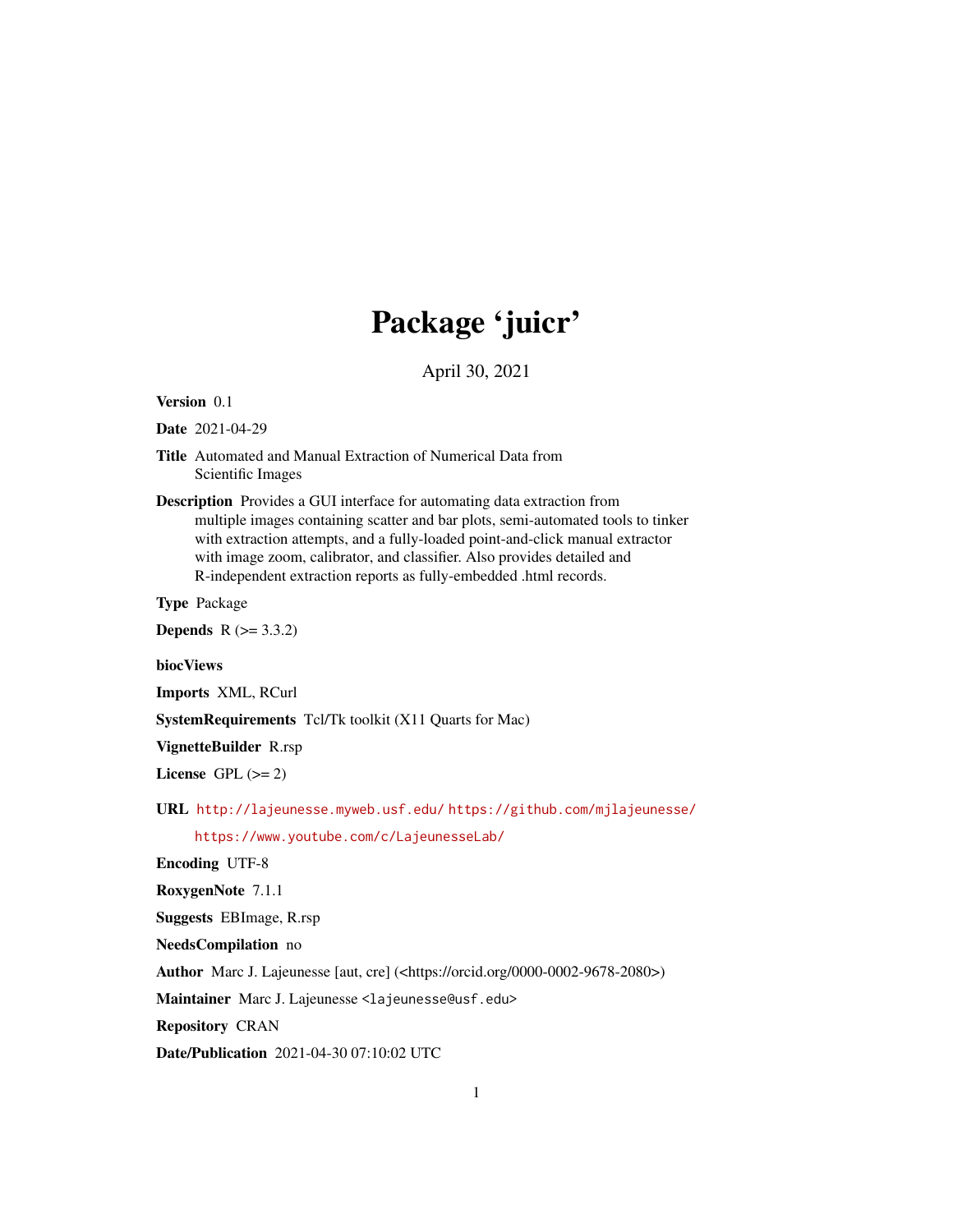# <span id="page-1-0"></span>R topics documented:

#### **Index** [8](#page-7-0) **8**

| juicr-package | Automated, semi-automated, and manual extraction of numerical data |
|---------------|--------------------------------------------------------------------|
|               | from scientific images, plot, charts, and figures                  |

#### Description

juicr is a GUI interface for automating data extraction from multiple images containing scatter and bar plots, semi-automated tools to tinker with extraction attempts, and a fully-loaded pointand-click manual extractor with image zoom, calibrator, and classifier. Also provides detailed and R-independent extraction reports as fully-embedded .html records. More information about juicr can be found at <http://lajeunesse.myweb.usf.edu/>.

#### Details

#### What to cite?

Lajeunesse, M.J. (2021) Automated, semi-automated, and manual extraction of numerical data from scientific images, plot, charts, and figures. *R package, v.0.1*

#### Installation and Dependencies.

juicr has one external dependency that need to be installed and loaded prior to use in R. This is the EBImage R package (Pau et al. 2010) available only from the Bioconductor repository: <https://www.bioconductor.org/>.

To properly install juicr, start with the following R script that loads the Bioconductor resources needed to install the EBImage (also accept all of its dependencies):

install.packages("BiocManager"); BiocManager::install("EBImage")) library(metagear)

Finally for Mac OS users, installation is sometimes not straighforward as the GUI\_juicr() requires the Tcl/Tk GUI toolkit to be installed. You can get this toolkit by making sure the latest X11 application (xQuartz) is installed from here: <https://www.xquartz.org/>.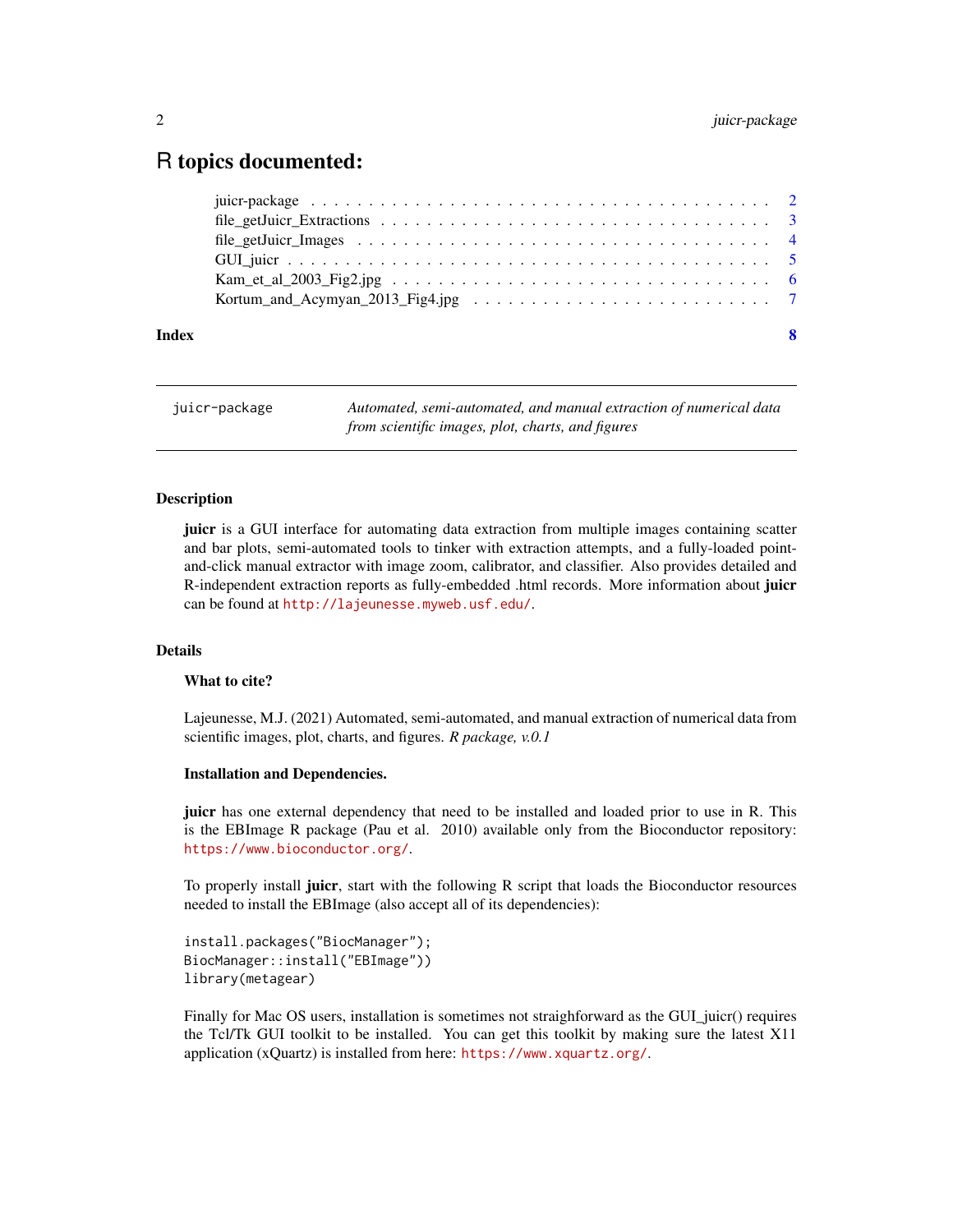#### <span id="page-2-0"></span>Author(s)

Marc J. Lajeunesse (University of South Florida, Tampa USA)

#### References

Pau, G., Fuchs, F., Sklyar, O., Boutros, M. and Huber, W. (2010) EBImage: an R package for image processing with applications to cellular phenotypes. Bioinformatics 26: 979-981.

<span id="page-2-1"></span>file\_getJuicr\_Extractions

*Reads a \*\_juicr.html report and retrieves data extractions and history.*

#### Description

Reads a juicr generated report of image extractions contained within the .html file.

#### Usage

```
file_getJuicr_Extractions(aFileName = file.choose(), quiet = FALSE)
```
#### Arguments

| aFileName | The file name and location of a *_juicr.html report. Prompts for file name if |  |
|-----------|-------------------------------------------------------------------------------|--|
|           | none is explicitly called. Must be .html format.                              |  |
| quiet     | When "TRUE", does not display all extraction tables.                          |  |

#### Value

A list of tables including all extractions, coordinates, image file names, and juicr GUI parameters.

#### See Also

[file\\_getJuicr\\_Images](#page-3-1)

#### Examples

## Not run:

```
theExtraction <- file_getJuicr_Extractions("pretend_image_juicr.html")
print(theExtraction$points)
```
## End(Not run)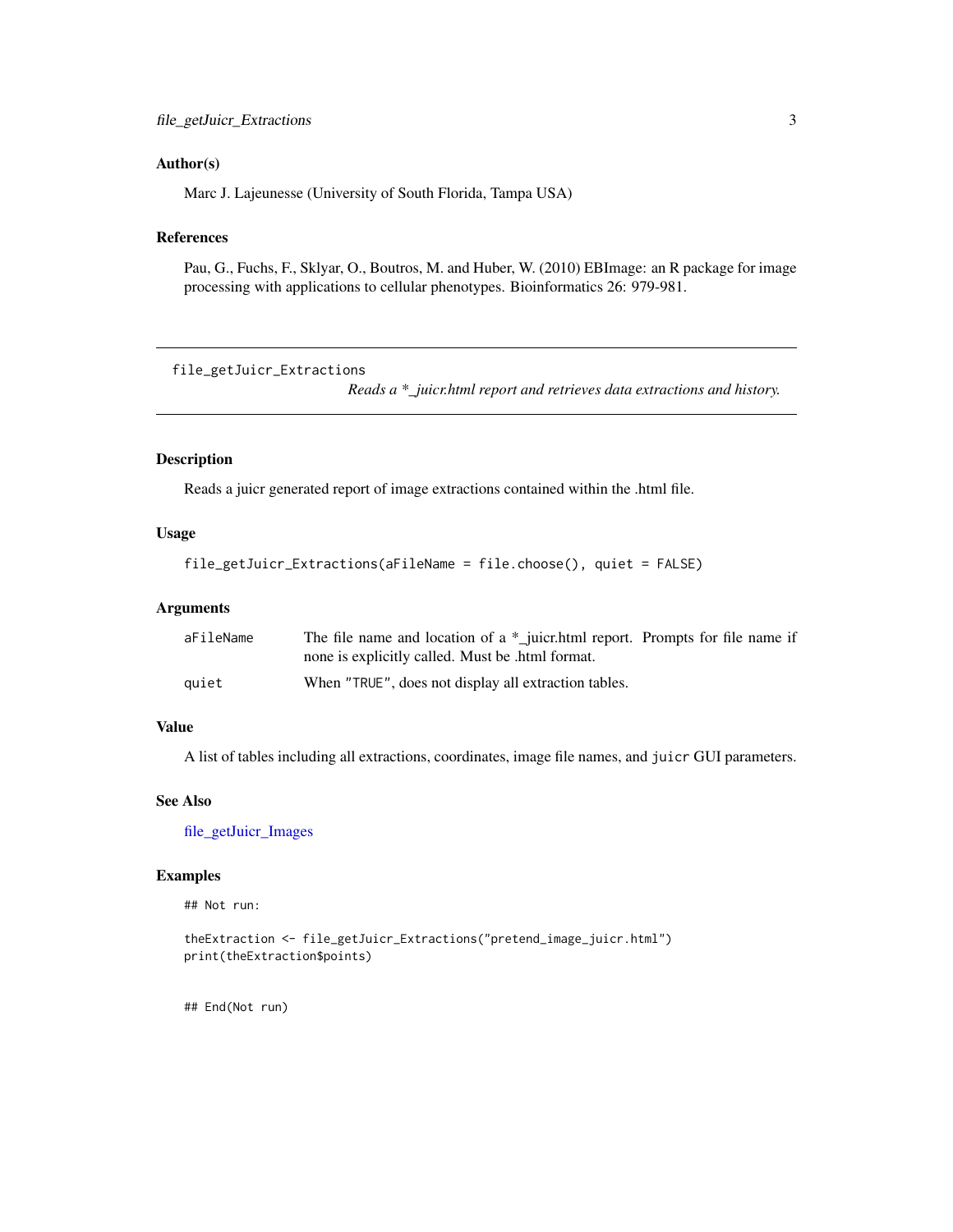<span id="page-3-1"></span><span id="page-3-0"></span>file\_getJuicr\_Images *Reads a \*\_juicr.html report and extracts images into working directory.*

# Description

Reads a juicr generated report of image extractions contained within the .html file, and saves all images (e.g., original, standardized, and standardized with painted extractions).

# Usage

```
file_getJuicr_Images(aFileName = file.choose(), quiet = FALSE)
```
# Arguments

| aFileName | The file name and location of a *_juicr.html report. Prompts for file name if<br>none is explicitly called. Must be .html format. |
|-----------|-----------------------------------------------------------------------------------------------------------------------------------|
| quiet     | When "TRUE", does not display the file names of all images extracted and saved<br>to the working directory.                       |

## Value

A vector of file names of each image extracted from the .html file.

#### See Also

[file\\_getJuicr\\_Extractions](#page-2-1)

#### Examples

## Not run:

file\_getJuicr\_Images("pretend\_image\_juicr.html")

## End(Not run)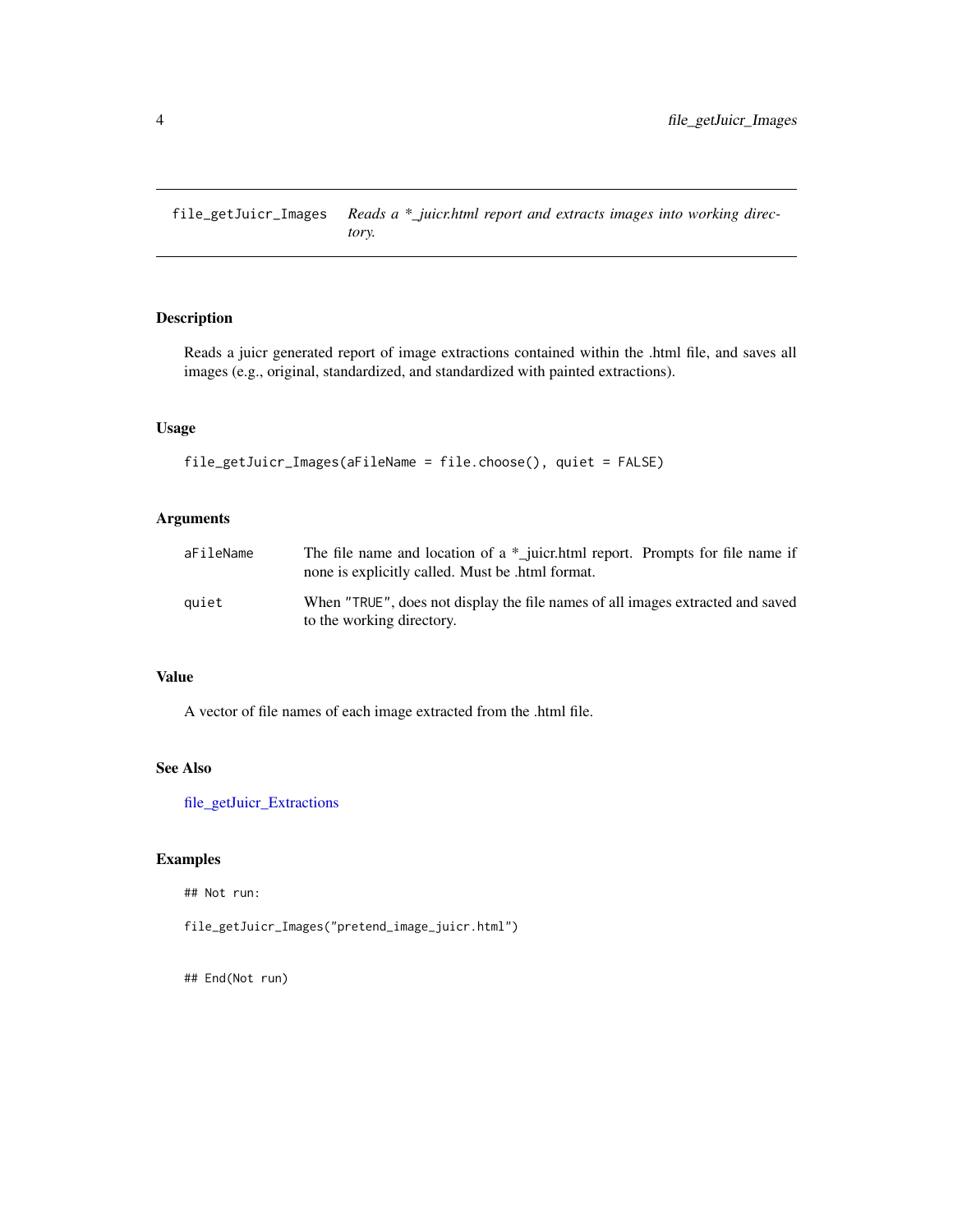<span id="page-4-0"></span>

# Description

A GUI screener to help scan and evaluate the title and abstract of studies to be included in a systematic review or meta-analysis. A description of GUI options and layout is found here: [http:](http://lajeunesse.myweb.usf.edu/juicr/juicr_basic_vignette_v0.1.html) [//lajeunesse.myweb.usf.edu/juicr/juicr\\_basic\\_vignette\\_v0.1.html](http://lajeunesse.myweb.usf.edu/juicr/juicr_basic_vignette_v0.1.html).

# Usage

```
GUI_juicr(
  the Figure File = "",
  theJuicrFile = ",
  standardizeTheImage = TRUE,
  standardSize = 1000,
  figureWindowSize = c(800, 600),
  pointSize = 6,
  animateDelay = TRUE,
  groupNames = c("orangeGrp", "berryGrp", "cherryGrp", "plumGrp", "kiwiGrp",
    "bananaGrp", "grapeGrp", "pruneGrp"),
 groupColors = c("dark orange", "turquoise3", "tomato3", "orchid", "yellow green",
    "goldenrod2", "plum4", "saddle brown")
)
```
#### Arguments

| theFigureFile       | An optional file name and location of a .jpg, .png, or .tiff file containing the<br>scientific image/plot/chart/figure to pre-load in the GUI. Within the GUI there<br>is also a button to select the image file. Images in other formats should be<br>converted to png prior to using juicr. |
|---------------------|-----------------------------------------------------------------------------------------------------------------------------------------------------------------------------------------------------------------------------------------------------------------------------------------------|
| theJuicrFile        | An optional file name and location of a *_juicr.html report containing extrac-<br>tions and images from a previous juicr session to pre-load into the GUI. Within<br>the GUI there is also a button to select an .html file.                                                                  |
| standardizeTheImage |                                                                                                                                                                                                                                                                                               |
|                     | When "TRUE", all large images are standardized to a common size with a width<br>specified by "standardSize". When "FALSE", the image is unaltered in size.                                                                                                                                    |
| standardSize        | The common width in pixels for standardizing large images; default is a width<br>of 1000 pixels.                                                                                                                                                                                              |
| figureWindowSize    |                                                                                                                                                                                                                                                                                               |
|                     | Specifies the window size containing the image. By default, this image-viewer<br>window will be 800 (width) by 600 (height) pixels, larger images will be scrol-<br>lable to fit this window.                                                                                                 |
| pointSize           | Changes the default size of a clickable data-point on the image. Size is the radius<br>in pixels (default is 6).                                                                                                                                                                              |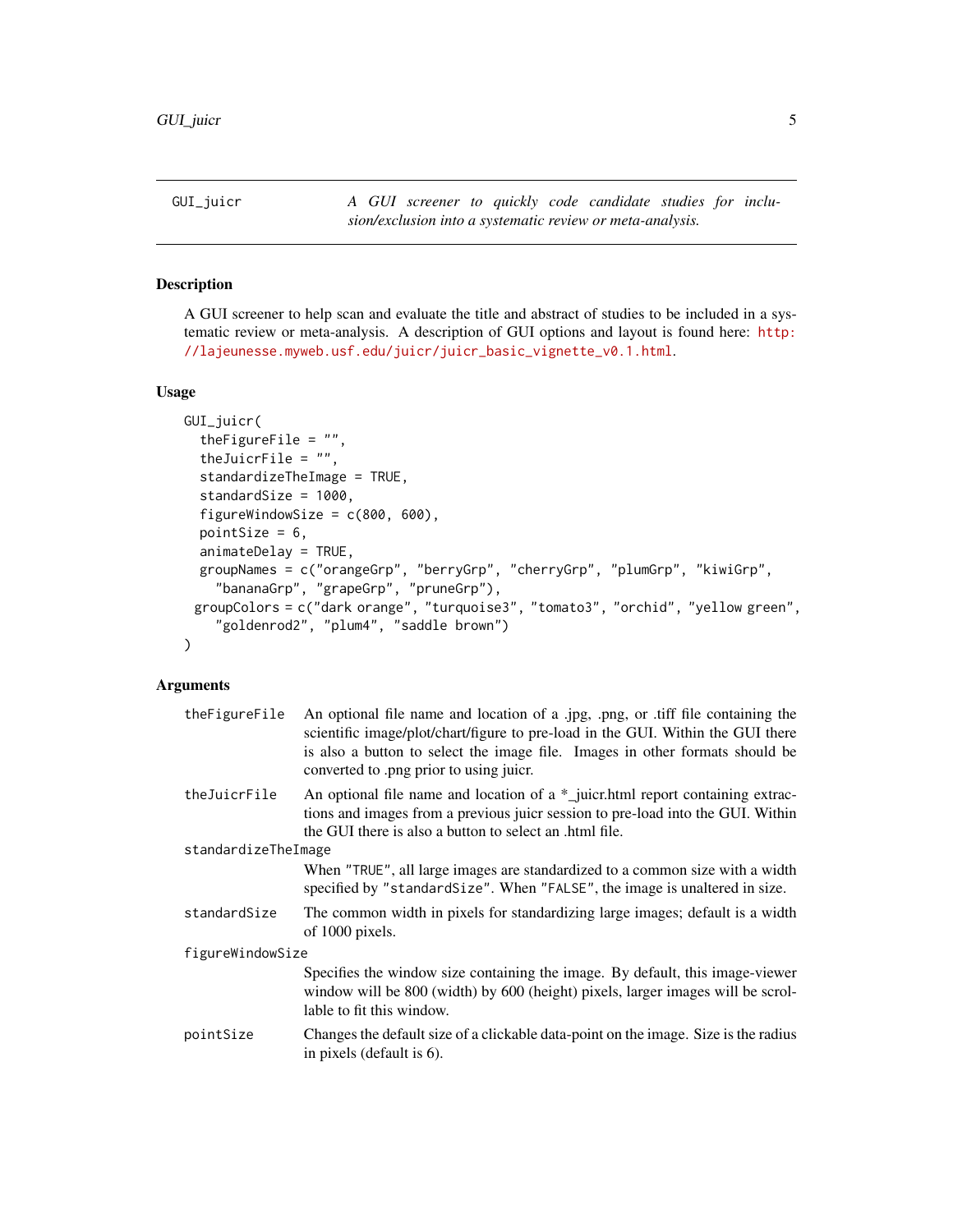<span id="page-5-0"></span>

| animateDelay | When "TRUE", creates a very small pause when plotting individual automated<br>extractions – giving an animated effect.                                                         |
|--------------|--------------------------------------------------------------------------------------------------------------------------------------------------------------------------------|
| groupNames   | A vector of the default eight names specifying the labels of each group. De-<br>fault labels are fruit themed. Can be any size, but GUI will only print first 9<br>characters. |
| groupColors  | A vector of the default eight color names specifying the coloring of each group.<br>Are in color-names format, but can also be HEX.                                            |

# Value

A console message of where saved .csv or \*\_juicr.html files are located.

#### Note

#### Installation and troubleshooting

For Mac OS users, installation is sometimes not straighforward as this GUI requires the Tcl/Tk GUI toolkit to be installed. You can get this toolkit by making sure the latest X11 application (xQuartz) is installed, see here: <https://www.xquartz.org/>. More information on installation is found in juicrs's vignette.

## Examples

## Not run:

GUI\_juicr(system.file("images", "Kortum\_and\_Acymyan\_2013\_Fig4.jpg", package = "juicr"))

## End(Not run)

Kam\_et\_al\_2003\_Fig2.jpg

*An example image of a scatterplot figure*

#### Description

A jpg image of a scatterplot from Figure 2 of Kam, M., Cohen-Gross, S., Khokhlova, I.S., Degen, A.A. and Geffen, E. 2003. Average daily metabolic rate, reproduction and energy allocation during lactation in the Sundevall Jird Meriones crassus. Functional Ecology 17:496-503.

#### Format

A raw jpg-formated image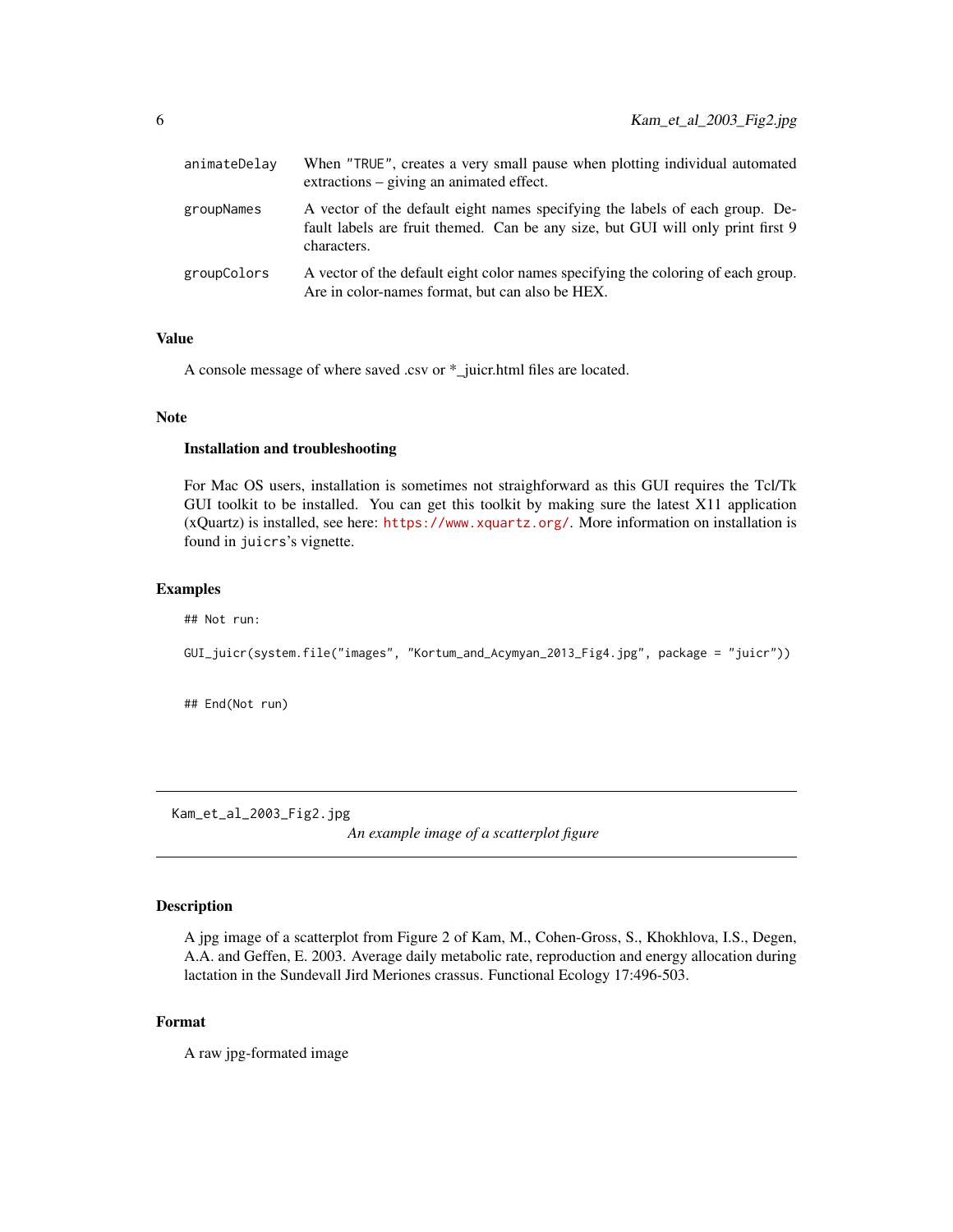# <span id="page-6-0"></span>Note

#### How to use

```
readImage(system.file("images","Kam_et_al_2003_Fig2.jpg",package = "juicr"))
```
Kortum\_and\_Acymyan\_2013\_Fig4.jpg

### *An example image of a bar plot figure*

# Description

A jpg image of a bar plot from Figure 4 of Kortum, P., and Acymyan, C.Z. 2013. How low can you go? Is the System Usability Scale range restricted? Journal of Usability Studies 9:14-24.

#### Format

A raw jpg-formated image

### Note

#### How to use

readImage(system.file("images","Kortum\_and\_Acymyan\_2013\_Fig4.jpg",package = "juicr"))